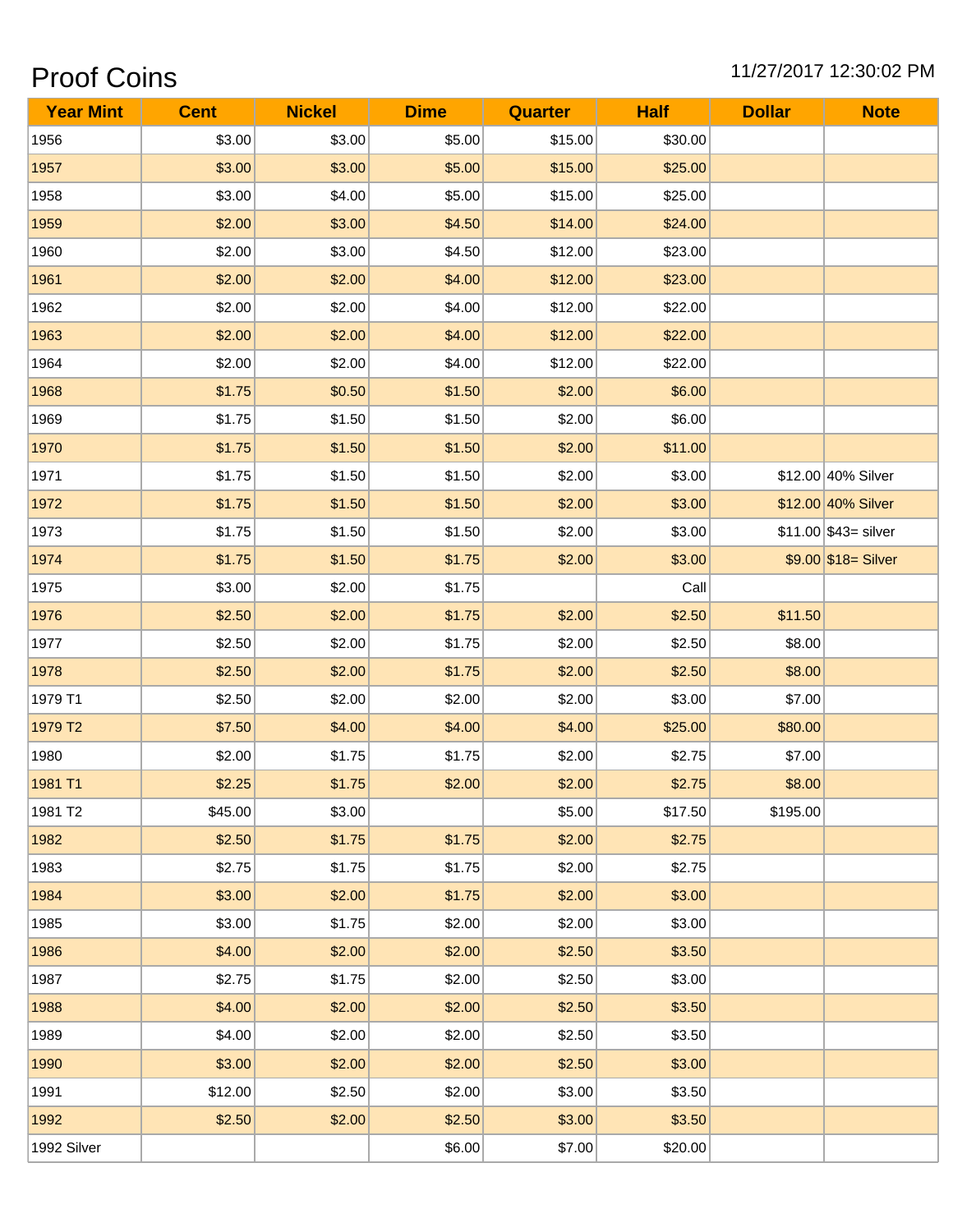## **Proof Coins**

### 11/27/2017 12:30:02 PM

| <b>Year Mint</b> | <b>Cent</b> | <b>Nickel</b> | <b>Dime</b> | <b>Quarter</b> | <b>Half</b> | <b>Dollar</b> | <b>Note</b>           |
|------------------|-------------|---------------|-------------|----------------|-------------|---------------|-----------------------|
| 1993             | \$3.00      | \$2.50        | \$2.50      | \$3.00         | \$4.00      |               |                       |
| 1993 Silver      |             |               | \$6.00      | \$7.00         | \$25.00     |               |                       |
| 1994             | \$3.00      | \$2.50        | \$3.50      | \$3.50         | \$5.00      |               |                       |
| 1994 Silver      |             |               | \$7.00      | \$9.00         | \$23.00     |               |                       |
| 1995             | \$4.00      | \$3.00        | \$5.00      | \$6.00         | \$10.00     |               |                       |
| 1995 Silver      |             |               | \$12.00     | \$14.00        | \$30.00     |               |                       |
| 1996             | \$3.00      | \$2.50        | \$3.00      | \$3.00         | \$4.00      |               |                       |
| 1996 Silver      |             |               | \$6.00      | \$7.00         | \$22.00     |               |                       |
| 1997             | \$4.00      | \$3.00        | \$5.00      | \$6.00         | \$9.00      |               |                       |
| 1997 Silver      |             |               | \$10.00     | \$12.00        | \$30.00     |               |                       |
| 1998             | \$3.00      | \$2.50        | \$3.00      | \$4.00         | \$6.00      |               |                       |
| 1998 Silver      |             |               | \$7.00      | \$8.00         | \$24.00     |               |                       |
| 1999             | \$3.00      | \$3.00        | \$4.00      | \$20.00        | \$8.00      |               | $$10.00$ .25=\$4ea    |
| 1999 Silver      |             |               | \$10.00     | Call           | \$50.00     |               |                       |
| 2000             | \$2.00      | \$2.00        | \$2.50      | \$8.00         | \$4.00      |               | $$8.00$ .25=\$2.00ea  |
| 2000 Silver      |             |               | \$6.00      | \$30.00        | \$20.00     |               | .25=\$6.00ea          |
| 2001             | \$3.00      | \$2.50        | \$4.00      | \$20.00        | \$8.00      |               | $$12.00$ .25=\$4.00ea |
| 2001 Silver      |             |               | \$6.50      | \$30.00        | \$24.00     |               | .25=\$6.00ea          |
| 2002             | \$3.00      | \$2.50        | \$3.00      | \$10.00        | \$8.00      |               | $$8.00$ .25=\$2ea     |
| 2002 Silver      |             |               | \$6.50      | \$30.00        | \$20.00     |               | .25=\$6.00ea          |
| 2003             | \$3.00      | \$2.50        | \$3.00      | \$10.00        | \$5.00      |               | $$7.00$ .25=\$3ea     |
| 2003 Silver      |             |               | \$6.00      | \$35.00        | \$21.00     |               | .25=\$7.00ea          |
| 2004             | \$3.50      | \$10.00       | \$3.50      | \$10.00        | \$9.00      | \$10.00       |                       |
| 2004 Silver      |             |               | \$6.50      | \$28.00        | \$21.00     |               | .25=\$7.00ea          |
| 2005             | \$2.50      | \$10.00       | \$3.00      | \$10.00        | \$5.00      |               | $$8.00$ .25=\$2.00ea  |
| 2005 Silver      |             |               | \$6.00      | \$30.00        | \$20.00     |               | .25=\$6.00ea          |
| 2006             | \$3.00      | \$3.00        | \$3.50      | \$12.50        | \$6.00      |               | $$10.00$ .25=\$2.50ea |
| 2006 Silver      |             |               | \$6.00      | \$30.00        | \$20.00     |               | .25=\$6.00ea          |
| 2007             | \$4.00      | \$3.00        | \$4.00      | \$15.00        | \$10.00     |               | $$10.00$ .25=\$3.00ea |
| 2007 Silver      |             |               | \$6.00      | \$30.00        | \$20.00     |               | .25=\$6.00ea          |
| 2008             | \$4.75      | \$3.75        | \$4.00      | \$40.00        | \$14.00     |               | $$14.00$ .25=\$8ea    |
| 2008 Silver      |             |               | \$6.00      | \$40.00        | \$23.00     |               | .25=\$8.00ea          |
| 2009             | \$5.00      | \$3.00        | \$4.00      | \$20.00        | \$8.00      |               | $$11.00$ .25=\$4.50ea |
| 2009 Silver      |             |               | \$6.00      | \$28.00        | \$21.00     |               | .25=\$8.00ea          |
| 2010             | \$4.75      | \$3.50        | \$4.00      | \$25.00        | \$12.00     |               | $$10.00$ .25=\$5.00ea |
| 2010 Silver      |             |               | Call        | \$40.00        | \$30.00     |               | .25=\$8.00ea          |
| 2011             | \$6.00      | \$4.00        | \$4.00      | \$25.00        | \$12.00     |               | $$15.00$ .25=\$5.00ea |